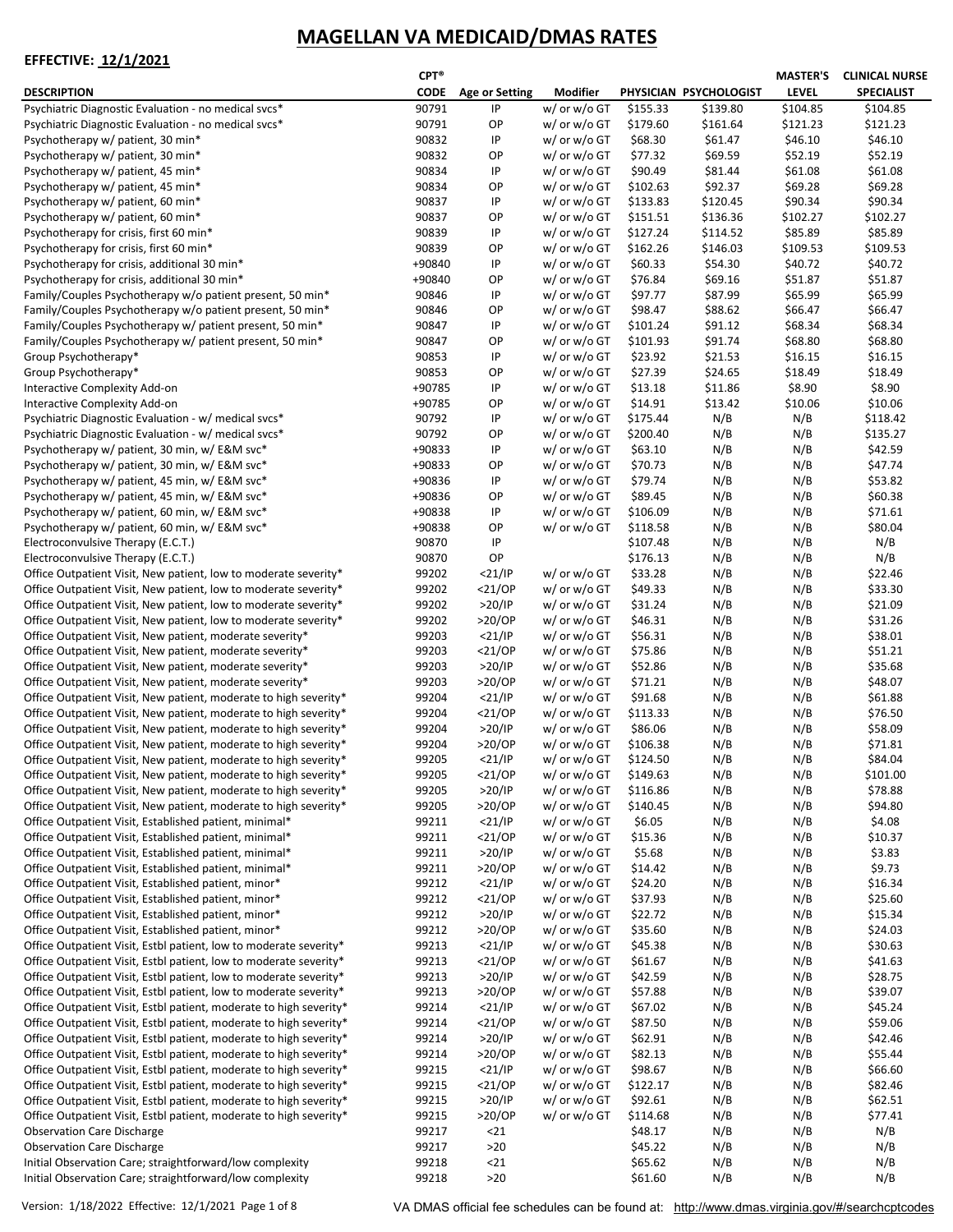|                                                                                 | CPT®        |                       |                   |          |                        | <b>MASTER'S</b> | <b>CLINICAL NURSE</b> |
|---------------------------------------------------------------------------------|-------------|-----------------------|-------------------|----------|------------------------|-----------------|-----------------------|
| <b>DESCRIPTION</b>                                                              | <b>CODE</b> | <b>Age or Setting</b> | Modifier          |          | PHYSICIAN PSYCHOLOGIST | <b>LEVEL</b>    | <b>SPECIALIST</b>     |
| Initial Observation Care; moderate complexity                                   | 99219       | $21$                  |                   | \$89.59  | N/B                    | N/B             | N/B                   |
| Initial Observation Care; moderate complexity                                   | 99219       | $>20$                 |                   | \$84.10  | N/B                    | N/B             | N/B                   |
| Initial Observation Care; high complexity                                       | 99220       | $21$                  |                   | \$121.24 | N/B                    | N/B             | N/B                   |
| Initial Observation Care; high complexity                                       |             | $>20$                 |                   | \$113.80 | N/B                    | N/B             | N/B                   |
|                                                                                 | 99220       |                       |                   |          |                        |                 |                       |
| Initial Hospital Care, low complexity*                                          | 99221       | $21$                  | w/ or w/o GT      | \$67.48  | N/B                    | N/B             | N/B                   |
| Initial Hospital Care, low complexity*                                          | 99221       | $>20$                 | $w/$ or $w/$ o GT | \$63.34  | N/B                    | N/B             | N/B                   |
| Initial Hospital Care, moderate complexity*                                     | 99222       | $21$                  | $w/$ or $w/$ o GT | \$90.75  | N/B                    | N/B             | N/B                   |
| Initial Hospital Care, moderate complexity*                                     | 99222       | $>20$                 | w/ or w/o GT      | \$85.19  | N/B                    | N/B             | N/B                   |
| Initial Hospital Care, high complexity*                                         | 99223       | $21$                  | w/ or w/o GT      | \$133.57 | N/B                    | N/B             | N/B                   |
| Initial Hospital Care, high complexity*                                         | 99223       | $>20$                 | w/ or w/o GT      | \$125.38 | N/B                    | N/B             | N/B                   |
| Subsequent Hospital Care, low complexity*                                       | 99231       | $21$                  | w/ or w/o GT      | \$25.60  | N/B                    | N/B             | \$17.28               |
| Subsequent Hospital Care, low complexity*                                       | 99231       | $>20$                 | w/ or w/o GT      | \$24.03  | N/B                    | N/B             | \$16.22               |
| Subsequent Hospital Care, moderate complexity*                                  | 99232       | $21$                  | w/ or w/o GT      | \$47.94  | N/B                    | N/B             | \$32.36               |
| Subsequent Hospital Care, moderate complexity*                                  | 99232       | $>20$                 | w/ or w/o GT      | \$45.00  | N/B                    | N/B             | \$30.38               |
|                                                                                 |             |                       |                   |          |                        |                 |                       |
| Subsequent Hospital Care, high complexity*                                      | 99233       | $21$                  | $w/$ or $w/$ o GT | \$68.88  | N/B                    | N/B             | \$46.49               |
| Subsequent Hospital Care, high complexity*                                      | 99233       | $>20$                 | w/ or w/o GT      | \$64.66  | N/B                    | N/B             | \$43.65               |
| Observation or Inpatient Care, low complexity                                   | 99234       | $21$                  |                   | \$87.73  | N/B                    | N/B             | N/B                   |
| Observation or Inpatient Care, low complexity                                   | 99234       | $>20$                 |                   | \$82.35  | N/B                    | N/B             | N/B                   |
| Observation or Inpatient Care, moderate complexity                              | 99235       | $21$                  |                   | \$111.46 | N/B                    | N/B             | N/B                   |
| Observation or Inpatient Care, moderate complexity                              | 99235       | $>20$                 |                   | \$104.63 | N/B                    | N/B             | N/B                   |
| Observation or Inpatient Care, high complexity                                  | 99236       | $21$                  |                   | \$143.11 | N/B                    | N/B             | N/B                   |
| Observation or Inpatient Care, high complexity                                  | 99236       | $>20$                 |                   | \$134.33 | N/B                    | N/B             | N/B                   |
|                                                                                 |             |                       |                   |          |                        |                 |                       |
| Discharge Day management -30 min or less                                        | 99238       | $21$                  |                   | \$48.17  | N/B                    | N/B             | N/B                   |
| Discharge Day management -30 min or less                                        | 99238       | $>20$                 |                   | \$45.22  | N/B                    | N/B             | N/B                   |
| Discharge Day management - more than 30 min                                     | 99239       | $21$                  |                   | \$70.97  | N/B                    | N/B             | N/B                   |
| Discharge Day management - more than 30 min                                     | 99239       | $>20$                 |                   | \$66.62  | N/B                    | N/B             | N/B                   |
| ER Consultation, minor                                                          | 99281       |                       |                   | \$14.85  | \$13.37                | N/B             | N/B                   |
| ER Consultation, low to moderate complexity                                     | 99282       |                       |                   | \$28.78  | \$25.90                | N/B             | N/B                   |
| ER Consultation, moderate complexity                                            | 99283       |                       |                   | \$48.51  | \$43.66                | N/B             | N/B                   |
| ER Consultation, high complexity                                                | 99284       |                       |                   | \$82.40  | \$74.16                | N/B             | N/B                   |
| ER Consultation, high complexity/life threatening                               | 99285       |                       |                   | \$120.23 | \$108.21               | N/B             | N/B                   |
|                                                                                 |             |                       |                   |          |                        |                 |                       |
| Prolonged Service, in office or outpatient setting; 60 min                      | +99354      | $<$ 21/IP             |                   | \$80.51  | \$72.46                | \$54.34         | \$54.34               |
| Prolonged Service, in office or outpatient setting; 60 min                      | +99354      | $<$ 21/OP             |                   | \$86.10  | \$77.49                | \$58.12         | \$58.12               |
| Prolonged Service, in office or outpatient setting; 60 min                      | +99354      | >20/IP                |                   | \$75.58  | \$68.02                | \$51.02         | \$51.02               |
| Prolonged Service, in office or outpatient setting; 60 min                      | +99354      | $>20$ /OP             |                   | \$80.82  | \$72.74                | \$54.55         | \$54.55               |
| Prolonged Service, in office or outpatient setting; addtl 30 min                | +99355      | $<$ 21/IP             |                   | \$59.34  | \$53.41                | \$40.05         | \$40.05               |
| Prolonged Service, in office or outpatient setting; addtl 30 min                | +99355      | $<$ 21/0P             |                   | \$64.23  | \$57.81                | \$43.36         | \$43.36               |
| Prolonged Service, in office or outpatient setting; addtl 30 min                | +99355      | >20/IP                |                   | \$55.70  | \$50.13                | \$37.60         | \$37.60               |
| Prolonged Service, in office or outpatient setting; addtl 30 min                | +99355      | $>20$ /OP             |                   | \$60.29  | \$54.26                | \$40.70         | \$40.70               |
| Prolonged Service, in inpatient or observation setting; 60 min                  | +99356      | $21$                  |                   | \$60.97  | \$54.87                | \$41.15         | \$41.15               |
|                                                                                 | +99356      |                       |                   |          |                        |                 |                       |
| Prolonged Service, in inpatient or observation setting; 60 min                  |             | $>20$                 |                   | \$57.23  | \$51.51                | \$38.63         | \$38.63               |
| Prolonged Service, in inpatient or observation setting; addtl 30 min            | +99357      | $21$                  |                   | \$61.20  | \$55.08                | \$41.31         | \$41.31               |
| Prolonged Service, in inpatient or observation setting; addtl 30 min            | +99357      | $>20$                 |                   | \$57.45  | \$51.71                | \$38.78         | \$38.78               |
| <b>Office Emergency Services</b>                                                | 99058       |                       |                   | \$30.57  | \$27.51                | \$20.63         | \$20.63               |
| Smoking and tobacco cessation counseling; 3 to 10 min                           | 99406       | IP                    | w/ or w/o HD      | \$7.86   | \$7.07                 | \$5.31          | \$5.31                |
| Smoking and tobacco cessation counseling; 3 to 10 min                           | 99406       | OP                    | w/ or w/o HD      | \$9.83   | \$8.85                 | \$6.64          | \$6.64                |
| Smoking and tobacco cessation counseling; > 10 min                              | 99407       | IP                    | w/ or w/o HD      | \$16.16  | \$14.54                | \$10.91         | \$10.91               |
| Smoking and tobacco cessation counseling; > 10 min                              | 99407       | OP                    | w/ or w/o HD      | \$18.13  | \$16.32                | \$12.24         | \$12.24               |
| Alcohol/SA structured screening and brief intervention 15-30 min                | 99408       | $<$ 21/IP             |                   | \$32.94  | \$29.65                | \$22.23         | \$22.23               |
| Alcohol/SA structured screening and brief intervention 15-30 min                | 99408       | $<$ 21/0P             |                   | \$36.06  | \$32.45                | \$24.34         | \$24.34               |
| Alcohol/SA structured screening and brief intervention 15-30 min                | 99408       | >20/IP                |                   | \$32.94  | \$29.65                | \$22.23         | \$22.23               |
|                                                                                 |             |                       |                   |          |                        |                 | \$24.34               |
| Alcohol/SA structured screening and brief intervention 15-30 min                | 99408       | $>20$ /OP             |                   | \$36.06  | \$32.45                | \$24.34         |                       |
| Alcohol/SA structured screening and brief intervention > 30 min                 | 99409       | $<$ 21/IP             |                   | \$66.22  | \$59.60                | \$44.70         | \$44.70               |
| Alcohol/SA structured screening and brief intervention > 30 min                 | 99409       | $<$ 21/0P             |                   | \$69.34  | \$62.41                | \$46.80         | \$46.80               |
| Alcohol/SA structured screening and brief intervention > 30 min                 | 99409       | >20/IP                |                   | \$66.22  | \$59.60                | \$44.70         | \$44.70               |
| Alcohol/SA structured screening and brief intervention > 30 min                 | 99409       | $>20$ /OP             |                   | \$69.34  | \$62.41                | \$46.80         | \$46.80               |
| Therapeutic, prophylactic, or diagnostic injection                              | 96372       |                       |                   | \$11.62  | N/B                    | N/B             | \$7.84                |
| Therapeutic or Diagnostic Injection; Intravenous Push                           | 96374       |                       |                   | \$34.02  | N/B                    | N/B             | \$22.96               |
| Developmental test admin by physician or QHP, w/ interp & report, 1st hr        | 96112       | IP                    |                   | \$128.63 | \$115.77               | N/B             | N/B                   |
| Developmental test admin by physician or QHP, w/ interp & report, 1st hr        | 96112       | OP                    |                   | \$130.71 | \$117.64               | N/B             | N/B                   |
|                                                                                 |             |                       |                   |          |                        |                 |                       |
| Developmental test admin by licensed school psychologist**, w/ interp &         | 96112       | OP                    |                   | N/B      | N/B                    | \$88.23         | N/B                   |
| report, 1st hr                                                                  |             |                       |                   |          |                        |                 |                       |
| Developmental test admin by physician or QHP, w/ interp & report, each          | +96113      | IP                    |                   | \$54.09  | \$48.68                | N/B             | N/B                   |
| addtl 30 min                                                                    |             |                       |                   |          |                        |                 |                       |
| Developmental test admin by physician or QHP, w/ interp & report, each          | +96113      | OP                    |                   | \$58.25  | \$52.43                | N/B             | N/B                   |
| addtl 30 min                                                                    |             |                       |                   |          |                        |                 |                       |
| Developmental test admin by licensed school psychologist**, w/ interp &         | +96113      | OP                    |                   | N/B      | N/B                    | \$39.32         | N/B                   |
| report, each addtl 30 min                                                       |             |                       |                   |          |                        |                 |                       |
| Neurobehavioral status exam, by physician or other QHP, both face-to-face 96116 |             | ΙP                    | w/ or w/o GT      | \$83.21  | \$74.89                | N/B             | N/B                   |
|                                                                                 |             |                       |                   |          |                        |                 |                       |
| time w/ patient & time interp & report, 1st hr*                                 |             |                       |                   |          |                        |                 |                       |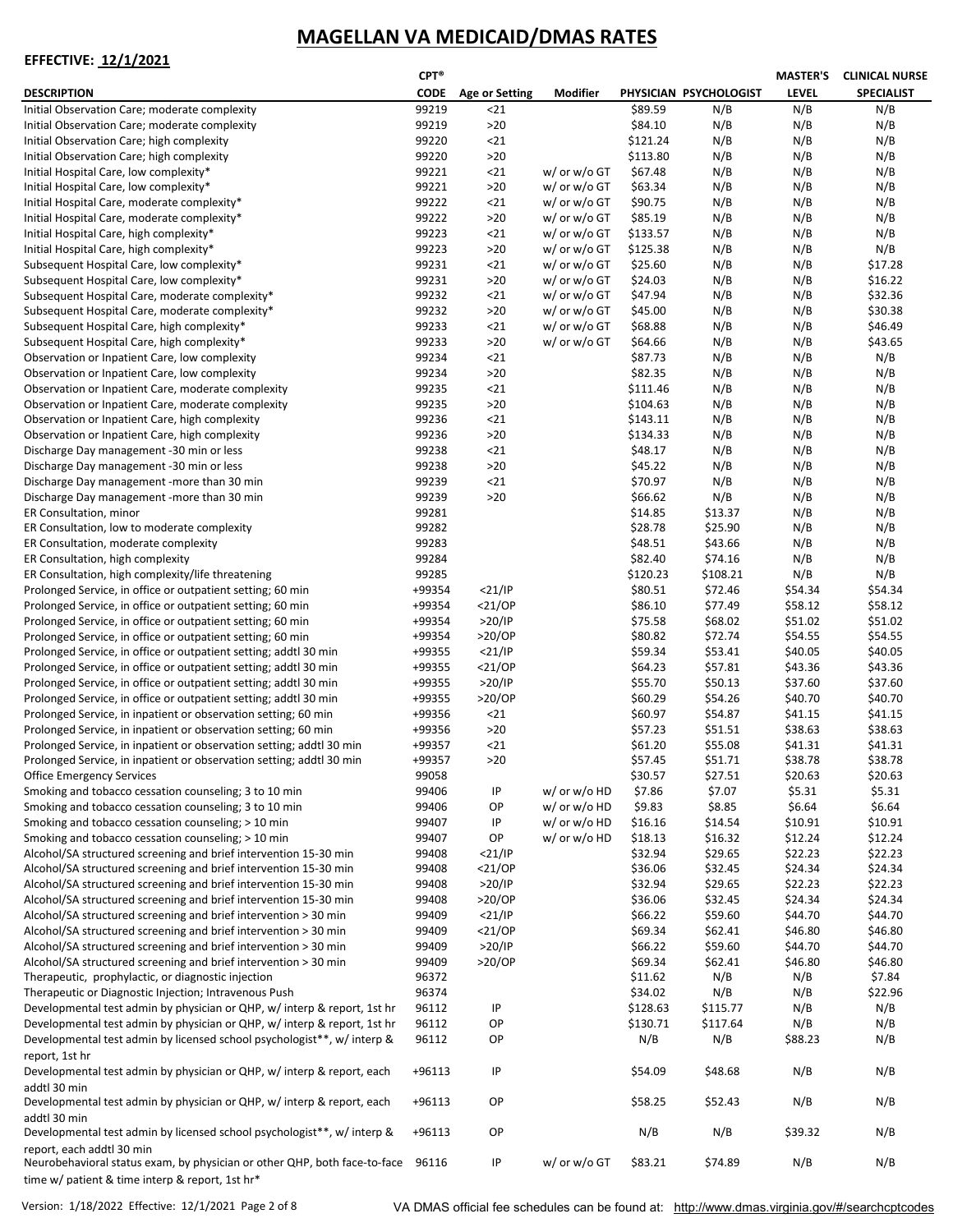|                                                                                                                                                                                                                                                                      | $CPT^{\circ}$  |                       |                              |                     |                        |                 |                       |
|----------------------------------------------------------------------------------------------------------------------------------------------------------------------------------------------------------------------------------------------------------------------|----------------|-----------------------|------------------------------|---------------------|------------------------|-----------------|-----------------------|
|                                                                                                                                                                                                                                                                      | <b>HCPCS</b>   |                       |                              |                     |                        | <b>MASTER'S</b> | <b>CLINICAL NURSE</b> |
| <b>DESCRIPTION</b>                                                                                                                                                                                                                                                   | <b>CODE</b>    | <b>Age or Setting</b> | <b>Modifier</b>              |                     | PHYSICIAN PSYCHOLOGIST | <b>LEVEL</b>    | <b>SPECIALIST</b>     |
| Neurobehavioral status exam, by physician or other QHP, both face-to-face<br>time w/ patient & time interp & report, 1st hr*<br>Neurobehavioral status exam, by physician or other QHP, both face-to-face +96121                                                     | 96116          | OP.<br>IP             | w/ or w/o GT<br>w/ or w/o GT | \$96.39<br>\$73.85  | \$86.75<br>\$66.47     | N/B<br>N/B      | N/B<br>N/B            |
| time w/ patient & time interp & report, each addtl hr                                                                                                                                                                                                                |                |                       |                              |                     |                        |                 |                       |
| Neurobehavioral status exam, by physician or other QHP, both face-to-face +96121<br>time w/ patient & time interp & report, each addtl hr                                                                                                                            |                | OP                    | w/ or w/o GT                 | \$81.82             | \$73.64                | N/B             | N/B                   |
| Psychological testing eval svcs by physician or other QHP, including patient<br>data integration, results interp, clinical decision making, trtmnt planning &<br>report, & interactive feedback to the patient, family members(s) or<br>caregiver(s), 1st hr         | 96130          | IP                    |                              | \$107.83            | \$97.05                | N/B             | N/B                   |
| Psychological testing eval svcs by physician or other QHP, including patient<br>data integration, results interp, clinical decision making, trtmnt planning &<br>report, & interactive feedback to the patient, family members(s) or<br>caregiver(s), 1st hr         | 96130          | OP                    |                              | \$119.96            | \$107.96               | N/B             | N/B                   |
| Psychological testing eval svcs by licensed school psychologist**, including<br>patient data integration, results interp, clinical decision making, trtmnt<br>planning & report, & interactive feedback to the patient, family<br>members(s) or caregiver(s), 1st hr | 96130          | OP                    |                              | N/B                 | N/B                    | \$80.97         | N/B                   |
| Psychological testing eval svcs by physician or other QHP, each addtl hr                                                                                                                                                                                             | +96131         | IP                    |                              | \$81.13             | \$73.02                | N/B             | N/B                   |
| Psychological testing eval svcs by physician or other QHP, each addtl hr                                                                                                                                                                                             | +96131         | OP                    |                              | \$90.84             | \$81.76                | N/B             | N/B                   |
| Psychological testing eval svcs by licensed school psychologist <sup>**</sup> , each<br>addtl hr                                                                                                                                                                     | +96131         | OP                    |                              | N/B                 | N/B                    | \$61.32         | N/B                   |
| Neuropsychological testing eval svcs by physician or other QHP, incl patient 96132<br>data integration, results interp, clinical decision making, trtmnt planning &<br>report, & interactive feedback to the patient, family members(s) or<br>caregiver(s), 1st hr   |                | IP                    |                              | \$105.40            | \$94.86                | N/B             | N/B                   |
| Neuropsychological testing eval svcs by physician or other QHP, incl patient 96132<br>data integration, results interp, clinical decision making, trtmnt planning &<br>report, & interactive feedback to the patient, family members(s) or<br>caregiver(s), 1st hr   |                | OP                    |                              | \$132.44            | \$119.20               | N/B             | N/B                   |
| Neuropsychological testing eval svcs by physician/other QHP, each addtl hr +96133                                                                                                                                                                                    |                | IP                    |                              | \$79.40             | \$71.46                | N/B             | N/B                   |
| Neuropsychological testing eval svcs by physician/other QHP, each addtl hr +96133                                                                                                                                                                                    |                | OP                    |                              | \$103.32            | \$92.99                | N/B             | N/B                   |
| Psychological or neuropsychological test admin & scoring by physician or<br>other QHP, 2 or more tests, any method, 1st 30 min                                                                                                                                       | 96136          | IP                    |                              | \$24.27             | \$21.84                | N/B             | N/B                   |
| Psychological or neuropsychological test admin & scoring by physician or<br>other QHP, 2 or more tests, any method, 1st 30 min                                                                                                                                       | 96136          | OP                    |                              | \$46.46             | \$41.81                | N/B             | N/B                   |
| Psychological or neuropsychological test admin & scoring by licensed<br>school psychologist <sup>**</sup> , 2 or more tests, any method, 1st 30 min                                                                                                                  | 96136          | OP.                   |                              | N/B                 | N/B                    | \$31.36         | N/B                   |
| Psychological or neuropsychological test admin & scoring by physician or                                                                                                                                                                                             | +96137         | IP                    |                              | \$18.72             | \$16.85                | N/B             | N/B                   |
| other QHP, 2 or more tests, any method, each addtl 30 min<br>Psychological or neuropsychological test admin & scoring by physician or                                                                                                                                | +96137         | OP                    |                              | \$41.61             | \$37.45                | N/B             | N/B                   |
| other QHP, 2 or more tests, any method, each addtl 30 min<br>Psychological or neuropsychological test admin & scoring by licensed                                                                                                                                    | +96137         | OP                    |                              | N/B                 | N/B                    | \$28.09         | N/B                   |
| school psychologist**, 2 or more tests, any method, each addtl 30 min<br>Psychological or neuropsychological test admin & scoring by tech, 2 or                                                                                                                      | 96138          | IP/OP                 |                              | \$37.10             | \$33.39                | N/B             | N/B                   |
| more tests, any method, 1st 30 min<br>Psychological or neuropsychological test admin & scoring by tech, 2 or                                                                                                                                                         | +96139         | IP/OP                 |                              | \$37.10             | \$33.39                | N/B             | N/B                   |
| more tests, any method, each addtl 30 min<br>Psychological or neuropsychological test admin, w/ single automated,                                                                                                                                                    | 96146          | IP/OP                 |                              | \$2.08              | \$1.87                 | N/B             | N/B                   |
| standardized instrument via electronic platform, w/ automated result only<br>Telehealth, originating site fee*                                                                                                                                                       | Q3014          |                       | GT                           | \$26.15             | \$26.15                | \$26.15         | \$26.15               |
| <b>IACCT Services</b>                                                                                                                                                                                                                                                |                |                       |                              |                     |                        |                 |                       |
| IACCT Initial Assessment*                                                                                                                                                                                                                                            | 90889          |                       | HK or HK, GT                 | \$250.00            | N/B                    | N/B             | N/B                   |
| IACCT Follow-Up Assessment*                                                                                                                                                                                                                                          | 90889<br>99446 | $21$                  | TS or TS, GT                 | \$120.00<br>\$12.57 | N/B                    | N/B<br>N/B      | N/B<br>N/B            |
| Interprofessional telephone/Internet assessment and management service;                                                                                                                                                                                              |                |                       |                              |                     | N/B                    |                 |                       |
| 5-10 min of medical consultative discussion and review<br>Interprofessional telephone/Internet assessment and management service;<br>5-10 min of medical consultative discussion and review                                                                          | 99446          | $>20$                 |                              | \$11.80             | N/B                    | N/B             | N/B                   |
| Interprofessional telephone/Internet assessment and management service; 99447<br>11-20 min of medical consultative discussion and review                                                                                                                             |                | $21$                  |                              | \$22.57             | N/B                    | N/B             | N/B                   |
| Interprofessional telephone/Internet assessment and management service; 99447<br>11-20 min of medical consultative discussion and review                                                                                                                             |                | >20                   |                              | \$21.19             | N/B                    | N/B             | N/B                   |
| Interprofessional telephone/Internet assessment and management service; 99448<br>21-30 min of medical consultative discussion and review                                                                                                                             |                |                       |                              | \$41.64             | N/B                    | N/B             | N/B                   |
| Interprofessional telephone/Internet assessment and management service; 99449<br>30 min or more of medical consultative discussion and review                                                                                                                        |                |                       |                              | \$55.61             | N/B                    | N/B             | N/B                   |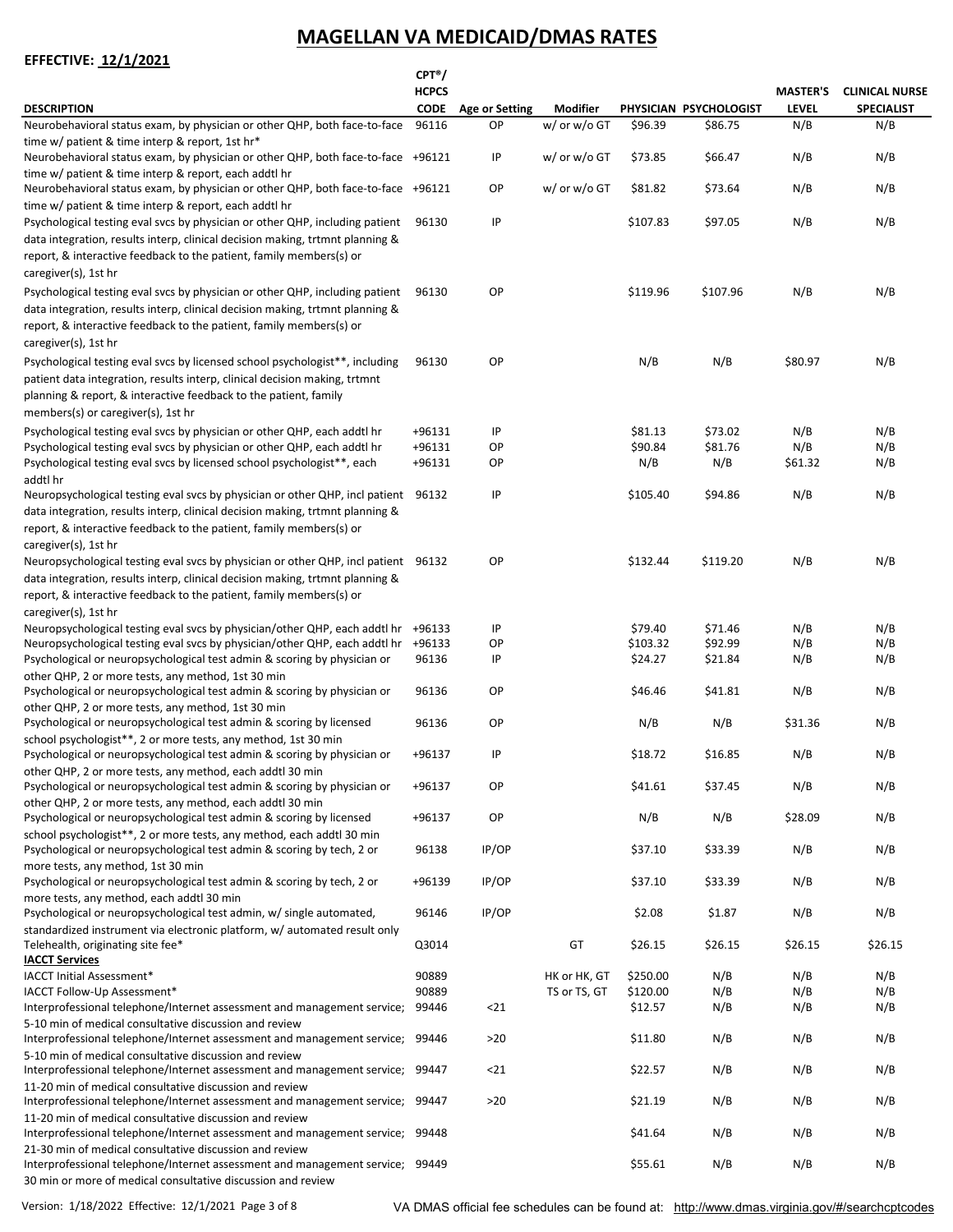| <b>DESCRIPTION</b>                                                      |                | <b>HCPCS CODE</b> Age or Setting | <b>MODIFIER</b> | <b>RATE</b>          |
|-------------------------------------------------------------------------|----------------|----------------------------------|-----------------|----------------------|
| One on one Support in Residential - per hour                            | H2027          |                                  |                 | \$25.61              |
| Cmnty-Based Residential Group Home, Level B - per diem                  | H2020          | 21                               | HW (CSA)        | \$164.50             |
| Cmnty-Based Residential Group Home, Level B - per diem                  | H2020          | $21$                             | HK (non-CSA)    | \$164.50             |
| Assessment, Therapeutic Day Treatment for Children                      | H0032          |                                  | U7              | \$41.10              |
| Assessment, Therapeutic Day Treatment for Adults*                       | H0032          |                                  | U7 or U7, GT    | \$41.10              |
| Therapeutic Day Treatment (TDT)                                         | H2016          | $21$                             |                 | \$41.10              |
| Mental Health Partial Hospitalization Program (MH-PHP) - Community      | H0035          |                                  |                 | \$136.82             |
| Based Clinic Program, - per diem                                        |                |                                  |                 |                      |
| Mental Health Partial Hospitalization Program (MH-PHP) - Hospital Based | H0035          |                                  |                 | \$250.61             |
| Mental Health Program - per diem                                        |                |                                  |                 |                      |
| Mental Health Intensive Outpatient Services (MH-IOP) - per diem         | S9480          |                                  |                 | \$159.20             |
| Mental Health Intensive Outpatient Services (MH-IOP) with Occupational  | S9480          |                                  | GO              | \$160.83             |
| Therapy - per diem                                                      |                |                                  |                 |                      |
| Intensive In-Home Assessment                                            | H0031          | $21$                             |                 | \$67.50              |
| Intensive In-Home Services, per hour                                    | H2012          | $21$                             |                 | \$67.50              |
| Assessment, Psychosocial Rehab*                                         | H0032          |                                  | U6 or U6, GT    | \$27.26              |
| Psychosocial Rehabilitation svcs; per unit                              | H2017          |                                  |                 | \$27.26              |
| 1 unit 2-3.99 hours                                                     |                |                                  |                 |                      |
| 2 units 4-6.99 hours                                                    |                |                                  |                 |                      |
| 3 units 7 or more hours                                                 |                |                                  |                 |                      |
| Assessment, Mental Health Skill Building Services                       | H0032          | Urban                            | U8              | \$102.38             |
| Assessment, Mental Health Skill Building Services                       | H0032          | Rural                            | U8              | \$93.38              |
| Mental Health Skill Building Services                                   | H0046          | Urban                            |                 | \$102.38             |
| 1 unit = 1 to 2.99 hours per day                                        |                |                                  |                 |                      |
| 2 units = $3$ to 4.99 hours per day                                     |                |                                  |                 |                      |
| Mental Health Skill Building Services                                   | H0046          | Rural                            |                 | \$93.38              |
| 1 unit = $1$ to 2.99 hours per day                                      |                |                                  |                 |                      |
| 2 units = $3$ to 4.99 hours per day                                     |                |                                  |                 |                      |
| Case Management, Foster Care - per month                                | T1016          |                                  |                 | \$367.31             |
| Case Management, Mental Health, per month                               | H0023          |                                  |                 | \$367.31             |
| Peer Support Services - Individual (Mental Health)                      | H0024          |                                  |                 | \$7.31               |
| Peer Support Services - Group (Mental Health)                           | H0025          |                                  |                 | \$3.04               |
| ACT - Contracted as Base Large Team - per diem                          | H0040          |                                  |                 | \$178.76             |
| ACT - Contracted as Base Medium Team - per diem                         | H0040          |                                  | U1              | \$190.50             |
| ACT - Contracted as Base Small Team - per diem                          | H0040          |                                  | U <sub>2</sub>  | \$219.60             |
| ACT - Contracted as High Fidelity Large Team - per diem                 | H0040          |                                  | U3              | \$213.84             |
| ACT - Contracted as High Fidelity Medium Team - per diem                | H0040          |                                  | U4              | \$232.47             |
| ACT - Contracted as High Fidelity Small Team - per diem                 | H0040          |                                  | U5              | \$275.95             |
| Mobile Crisis (1:1 Licensed)                                            | H2011          |                                  | HO              | \$71.08              |
| Mobile Crisis (1:1 Prescreener)                                         | H2011          |                                  | 32              | \$71.08              |
| Mobile Crisis (Non-Emergency 1:1 Prescreener Licensed)                  | H2011<br>H2011 |                                  | HK<br>HT, HM    | \$71.08              |
| Mobile Crisis (2:1 MA/Peer)                                             | H2011          |                                  | HT, HO          | \$113.85<br>\$121.51 |
| Mobile Crisis (2:1 Licensed/Peer)                                       |                |                                  | HT, HN          |                      |
| Mobile Crisis (2:1 MA/MA)<br>Mobile Crisis (2:1 Licensed/MA)            | H2011<br>H2011 |                                  | НT              | \$124.27<br>\$131.93 |
| <b>Community Stabilization</b>                                          | S9482          |                                  | HN              | \$40.23              |
| <b>Community Stabilization</b>                                          | S9482          |                                  | HO              | \$48.30              |
| <b>Community Stabilization</b>                                          | S9482          |                                  | HT, HM          | \$74.86              |
| <b>Community Stabilization</b>                                          | S9482          |                                  | HT              | \$85.83              |
| 23-hour Crisis Stabilization                                            | S9485          |                                  |                 | \$920.06             |
| 23-hour Crisis Stabilization                                            | S9485          |                                  | 32              | \$920.06             |
| 23-hour Crisis Stabilization                                            | S9485          |                                  | HК              | \$920.06             |
| Residential Crisis Stabilization                                        | H2018          |                                  |                 | \$770.04             |
| Residential Crisis Stabilization                                        | H2018          |                                  | 32              | \$770.04             |
| Residential Crisis Stabilization                                        | H2018          |                                  | HК              | \$770.04             |
| <b>Functional Family Therapy (Bachelor Established)</b>                 | H0036          |                                  | HN              | \$38.37              |
| <b>Functional Family Therapy (Master Established)</b>                   | H0036          |                                  | HO              | \$41.94              |
| Functional Family Therapy (Bachelor New)                                | H0036          |                                  | HN, HK          | \$45.82              |
| Functional Family Therapy (Master New)                                  | H0036          |                                  | HO, HK          | \$49.69              |
| Multisystemic Therapy (Bachelor Established)                            | H2033          |                                  | HN              | \$51.78              |
| Multisystemic Therapy (Master Established)                              | H2033          |                                  | HO              | \$56.21              |
| Multisystemic Therapy (Bachelor New)                                    | H2033          |                                  | HN, HK          | \$57.38              |
| Multisystemic Therapy (Master New)                                      | H2033          |                                  | HO, HK          | \$61.91              |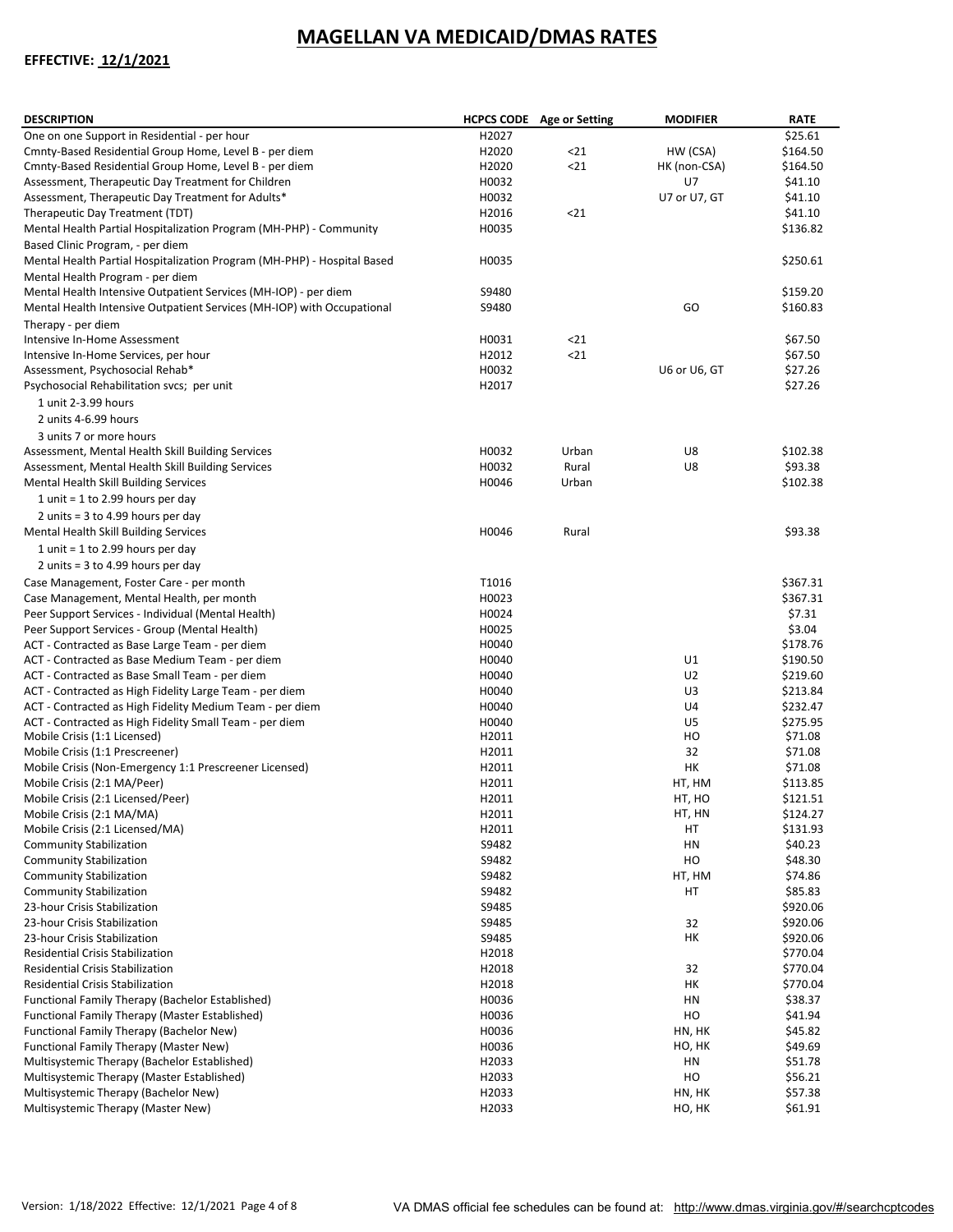### **EFFECTIVE: 12/1/2021**

### **EPSDT Therapeutic Group Home and EPSDT Residential Treatment Setting Only Services**

|                                                                                                                                |                  | Age or  |             |
|--------------------------------------------------------------------------------------------------------------------------------|------------------|---------|-------------|
| <b>DESCRIPTION</b>                                                                                                             | <b>CPT® CODE</b> | Setting | <b>RATE</b> |
| Behavior identification assessment, by a physician or other QHP, each 15 min face-to-face with patient and/or                  | 97151            | IP      | \$22.29     |
| guardian(s)/caregiver(s), administering assessments and discussing findings and recommendations, and non-face-to-face          |                  |         |             |
| analyzing past data, scoring/interp of the assessment, and preparing report/treatment plan                                     |                  |         |             |
| Behavior identification-supporting assessment, by one technician under the direction of a physician or other QHP, face-to-face | 97152            | IP      | \$18.01     |
| with the patient, each 15 min                                                                                                  |                  |         |             |
| Family adaptive behavior treatment guidance, by physician or other QHP, w/ or w/o the patient present, face-to-face w/         | 97156            | IP      | \$21.67     |
| guardian(s)/caregiver(s), each 15 min. Do not report in conjunction with 90785-90899, 96105-96155.                             |                  |         |             |
| Multiple-family group adaptive behavior treatment guidance, by physician or other QHP, w/o the patient present, face-to-face   | 97157            | IP      | \$5.02      |
| w/ multiple sets of guardians/caregivers, each 15 min. Do not report in conjunction with 90785-90899, 96105-96115. Do not      |                  |         |             |

report if the group has more than 8 families.

### **Applied Behavior Analysis (ABA) Services**

|                                                                                                                                     | <b>CPT<sup>®</sup>/HCPCS</b> |              |             |
|-------------------------------------------------------------------------------------------------------------------------------------|------------------------------|--------------|-------------|
| <b>DESCRIPTION</b>                                                                                                                  | <b>CODE</b>                  | Modifier     | <b>RATE</b> |
| Behavior identification assessment, administered by a physician or other qualified healthcare professional, each 15 min of the      | 97151                        | HN or HN, GT | \$23.48     |
| physician's or other qualified healthcare professional's time face-to-face w/ patient and/or guardian(s)/caregiver(s) administering | 97151                        | TF or TF, GT | \$39.40     |
| assessments and discussing findings/recommendations, and non face-to-face analyzing past data, scoring/interpreting the             | 97151                        | HO or HO, GT | \$46.63     |
| assessment, and preparing the report/treatment plan                                                                                 |                              |              |             |
| Behavior identification-supporting assessment, administered by one technician under the direction of a physician or other           | 97152                        | w/ or w/o GT | \$15.00     |
| qualified health care professional, face-to-face with the patient, each 15 min                                                      | 97152                        | HN or HN, GT | \$23.48     |
| Behavior identification supporting assessment, each 15 min of technicians' time face-to-face with a patient, requiring the          | 0362T                        | HN           | \$53.47     |
| following components:                                                                                                               | 0362T                        | <b>TF</b>    | \$69.39     |
| - administered by the physician or other qualified healthcare professional who is on site;                                          | 0362T                        | HO           | \$76.62     |
| - with the assistance of two or more technicians;                                                                                   |                              |              |             |
| - for a patient who exhibits destructive behavior;                                                                                  |                              |              |             |
| - completed in an environment that is customized to the patient's behavior                                                          |                              |              |             |
| Adaptive behavior treatment w/ protocol modification admin by physician or other qualified health care professional, which may      | 97155                        | ΗN           | \$23.48     |
| include simultaneous direction of technician, face-to-face w/ one patient, each 15 min                                              | 97155                        | <b>TF</b>    | \$39.40     |
|                                                                                                                                     | 97155                        | HO           | \$46.63     |
| Adaptive behavior treatment by protocol, administered by technician under the direction of a physician or other qualified           | 97153                        |              | \$15.00     |
| healthcare professional, face-to-face with one patient, each 15 min                                                                 | 97153                        | HN           | \$23.48     |
|                                                                                                                                     | 97153                        | TF           | \$39.40     |
|                                                                                                                                     | 97153                        | HO           | \$46.63     |
| Adaptive behavior treatment with protocol modification, each 15 min of technicians' time face-to-face with a patient, requiring     | 0373T                        | HN           | \$53.47     |
| the following components:                                                                                                           | 0373T                        | TF           | \$69.39     |
| - administered by the physician or other qualified healthcare professional who is on site;                                          | 0373T                        | HO           | \$76.62     |
| - with the assistance of two or more technicians;                                                                                   |                              |              |             |
| - for a patient who exhibits destructive behavior;                                                                                  |                              |              |             |
| - completed in an environment that is customized to the patient's behavior                                                          |                              |              |             |
| Group adaptive behavior treatment with protocol modification, administered by physician or other qualified healthcare               | 97158                        | HN or HN. GT | \$22.83     |
| professional, face-to-face w/ multiple patients, each 15 min                                                                        | 97158                        | TF or TF, GT | \$28.13     |
|                                                                                                                                     | 97158                        | HO or HO, GT | \$30.54     |
| Group adaptive behavior treatment by protocol, administered by technician under the supervision of a physician or other             | 97154                        |              | \$12.77     |
| qualified healthcare professional, face-to-face w/ two or more patients, each 15 min tech time                                      | 97154                        | HN           | \$15.60     |
|                                                                                                                                     | 97154                        | TF           | \$13.13     |
|                                                                                                                                     | 97154                        | HO           | \$15.55     |
| Family adaptive behavior treatment guidance, administered by physician or other qualified health care professional (with or         | 97156                        | HN or HN, GT | \$23.48     |
| without the patient present), face-to-face with guardian(s)/caregiver(s), each 15 min                                               | 97156                        | TF or TF, GT | \$39.40     |
|                                                                                                                                     | 97156                        | HO or HO, GT | \$46.63     |
| Multiple family group adaptive behavior treatment guidance, administered by physician or other qualified health care                | 97157                        | HN or HN, GT | \$7.83      |
| professional (w/o the patient present), face-to-face with multiple sets of guardian(s)/caregiver(s), each 15 min                    | 97157                        | TF or TF, GT | \$13.13     |
|                                                                                                                                     | 97157                        | HO or HO, GT | \$15.55     |

#### **ADDICTION AND RECOVERY TREATMENT SERVICES (ARTS)**

| <b>Community Based Care</b>                                 |                            |             |
|-------------------------------------------------------------|----------------------------|-------------|
| <b>DESCRIPTION</b>                                          | <b>HCPCS/Rev CODE</b>      | <b>RATE</b> |
| Substance Use Case Management (licensed by DBHDS)           | H0006                      | \$273.38^   |
| Peer Support Services - Individual (Substance Use Disorder) | T1012                      | \$7.31      |
| Peer Support Services - Group (Substance Use Disorder)      | S9445                      | \$3.04      |
| Intensive Outpatient - ASAM level 2.1                       | H0015 or rev 0906 w/ H0015 | \$281.25^   |
| Partial Hospitalization - ASAM level 2.5                    | S0201 or rev 0913 w/ S0201 | \$562.50^   |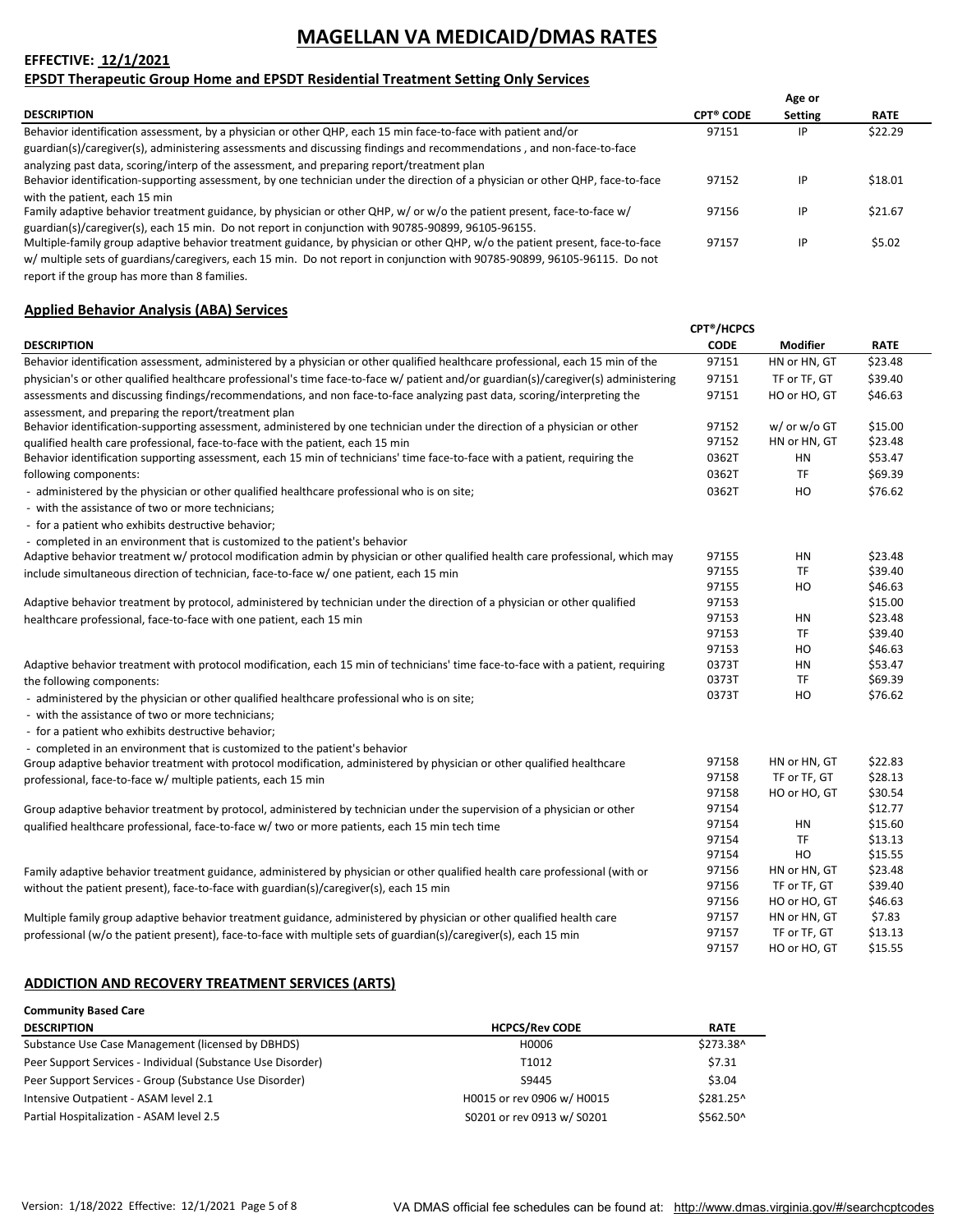#### **EFFECTIVE: 12/1/2021**

**Opioid Treatment Programs (OTP) / Office Based Opioid Treatment (OBOT)**

| Opioid Treatment Programs (OTP) / Office Based Opioid Treatment (OBOT)                           |                             |                              |                 |                        | <b>MASTER'S</b> | <b>CLINICAL NURSE</b> |
|--------------------------------------------------------------------------------------------------|-----------------------------|------------------------------|-----------------|------------------------|-----------------|-----------------------|
| DESCRIPTION                                                                                      | <b>CPT<sup>®</sup> CODE</b> | Age                          |                 | PHYSICIAN PSYCHOLOGIST | <b>LEVEL</b>    | <b>SPECIALIST</b>     |
| Office Outpatient Visit, Established patient, minimal                                            | 99211                       | $21$                         | \$15.36         | N/B                    | N/B             | \$10.37               |
| Office Outpatient Visit, Established patient, minimal                                            | 99211                       | >20                          | \$14.42         | N/B                    | N/B             | \$9.73                |
| Office Outpatient Visit, Established patient, minor                                              | 99212                       | $21$                         | \$37.93         | N/B                    | N/B             | \$25.60               |
| Office Outpatient Visit, Established patient, minor                                              | 99212                       | $>20$                        | \$35.60         | N/B                    | N/B             | \$24.03               |
| Office Outpatient Visit, Estbl patient, low to moderate severity                                 | 99213                       | $21$                         | \$61.67         | N/B                    | N/B             | \$41.63               |
| Office Outpatient Visit, Estbl patient, low to moderate severity                                 | 99213                       | $>20$                        | \$57.88         | N/B                    | N/B             | \$39.07               |
| Office Outpatient Visit, Estbl patient, moderate to high severity                                | 99214                       | $21$                         | \$87.50         | N/B                    | N/B             | \$59.06               |
| Office Outpatient Visit, Estbl patient, moderate to high severity                                | 99214                       | $>20$                        | \$82.13         | N/B                    | N/B             | \$55.44               |
| Office Outpatient Visit, Estbl patient, moderate to high severity                                | 99215                       | $21$                         | \$122.17        | N/B                    | N/B             | \$82.46               |
| Office Outpatient Visit, Estbl patient, moderate to high severity                                | 99215                       | >20                          | \$114.68        | N/B                    | N/B             | \$77.41               |
|                                                                                                  |                             | <b>CPT<sup>®</sup>/HCPCS</b> |                 |                        |                 |                       |
| DESCRIPTION                                                                                      |                             | <b>CODE</b>                  | <b>Modifier</b> | <b>RATE</b>            |                 |                       |
| Medication Assisted Treatment (MAT) induction - Physician                                        |                             | H0014                        |                 | \$157.50               |                 |                       |
| <b>Substance Use Care Coordination</b>                                                           |                             | G9012                        |                 | \$273.38^              |                 |                       |
| <b>Medication Administration</b>                                                                 |                             | H0020                        |                 | \$9.00                 |                 |                       |
| Opioid treatment services - Individual                                                           |                             | H0004                        |                 | \$27.00                |                 |                       |
| Opioid treatment services - Group                                                                |                             | H0005                        |                 | \$8.16                 |                 |                       |
| Definitive drug classes - 1-7 drug classes                                                       |                             | G0480                        |                 | \$79.74                |                 |                       |
| Definitive drug classes - 8-14 drug classes                                                      |                             | G0481                        |                 | \$122.99               |                 |                       |
| Definitive drug classes - 15-21 drug classes                                                     |                             | G0482                        |                 | \$166.03               |                 |                       |
| Definitive drug classes - 22 or more drug classes                                                |                             | G0483                        |                 | \$215.23               |                 |                       |
| Telehealth originating site facility fee*                                                        |                             | Q3014                        | GT              | \$26.15                |                 |                       |
| Pregnancy Test                                                                                   |                             | 81025                        |                 | \$7.30                 |                 |                       |
| Alcohol Breathalyzer                                                                             |                             | 82075                        |                 | \$5.52                 |                 |                       |
| Presumptive drug class screening, any drug class, direct optical observation only                |                             | 80305                        |                 | \$12.60                |                 |                       |
| Presumptive drug class screening, any drug class, instrument assisted direct optical observation |                             | 80306                        |                 | \$17.14                |                 |                       |
| Presumptive drug class screening, any drug class, instrument chemistry analyzers                 |                             | 80307                        |                 | \$62.14                |                 |                       |
| TB Test                                                                                          |                             | 86580                        |                 | \$8.22                 |                 |                       |
| Syphilis test, non-treponemal antibody; qualitative                                              |                             | 86592                        |                 | \$4.18                 |                 |                       |
| Syphilis test, non-treponemal antibody; quantitative                                             |                             | 86593                        |                 | \$4.40                 |                 |                       |
| Treponema pallidum                                                                               |                             | 86780                        |                 | \$13.24                |                 |                       |
| HIV-1 test                                                                                       |                             | 86701                        |                 | \$8.89                 |                 |                       |
| HIV-2 test                                                                                       |                             | 86702                        |                 | \$9.20                 |                 |                       |
| HIV-1 and HIV-2 test, single result                                                              |                             | 86703                        |                 | \$11.48                |                 |                       |
| Hepatitis B core antibody (HBcAb); total                                                         |                             | 86704                        |                 | \$12.04                |                 |                       |
| Hepatitis C antibody                                                                             |                             | 86803                        |                 | \$14.27                |                 |                       |
| EKG with at least 12 leads, with interpretation and report                                       |                             | 93000                        |                 | \$12.19                |                 |                       |
| EKG tracing only, without interpretation and report                                              |                             | 93005                        |                 | \$5.39                 |                 |                       |
| EKG, interpretation and report only                                                              |                             | 93010                        |                 | \$6.80                 |                 |                       |
| Medication administration in clinic - ASAM Levels 2.1 to 3.7:                                    |                             |                              |                 |                        |                 |                       |
| Methadone oral 5 mg                                                                              |                             | S0109                        |                 | \$0.26                 |                 |                       |
| Buprenorphine, oral, 1 mg, per unit                                                              |                             | J0571                        |                 | \$1.00                 |                 |                       |
| Buprenorphine/naloxone oral <=3 mg, per unit                                                     |                             | J0572                        |                 | \$4.34                 |                 |                       |
| Buprenorphine/naloxone oral >=3 mg but <= 6 mg, per unit                                         |                             | J0573                        |                 | \$7.76                 |                 |                       |
| Buprenorphine/naloxone oral >=6 mg but <=10 mg, per unit                                         |                             | J0574                        |                 | \$7.76                 |                 |                       |
| Buprenorphine/naloxone oral >10 mg, per unit                                                     |                             | J0575                        |                 | \$15.52                |                 |                       |
| Naltrexone Injection, depot form, 1 mg, per unit                                                 |                             | J2315                        |                 | \$3.43                 |                 |                       |

#### **Medication Assisted Treatment (MAT) ‐ Outpatient Settings ‐ non OTP/OBOT Settings**

|                                                                 | $CPT^*$     |       |                   |          |                        | <b>MASTER'S</b> | <b>CLINICAL NURSE</b> |
|-----------------------------------------------------------------|-------------|-------|-------------------|----------|------------------------|-----------------|-----------------------|
| <b>DESCRIPTION</b>                                              | <b>CODE</b> | Age   | Modifier          |          | PHYSICIAN PSYCHOLOGIST | <b>LEVEL</b>    | <b>SPECIALIST</b>     |
| Psychotherapy w/ patient, 30 min - ASAM level 1*                | 90832       |       | w/ or w/o GT      | \$77.32  | \$69.59                | \$52.19         | \$52.19               |
| Psychotherapy w/ patient, 30 min, w/ E&M svc - ASAM level 1*    | +90833      |       | $w/$ or $w/$ o GT | \$70.73  | N/B                    | N/B             | \$47.74               |
| Psychotherapy w/ patient, 45 min - ASAM level 1 <sup>*</sup>    | 90834       |       | w/ or w/o GT      | \$102.63 | \$92.37                | \$69.28         | \$69.28               |
| Psychotherapy w/ patient, 45 min, w/ E&M svc - ASAM level 1*    | +90836      |       | w/ or w/o GT      | \$89.45  | N/B                    | N/B             | \$60.38               |
| Psychotherapy w/ patient, 60 min - ASAM level 1 <sup>*</sup>    | 90837       |       | w/ or w/o GT      | \$151.51 | \$136.36               | \$102.27        | \$102.27              |
| Psychotherapy w/ patient, 60 min, w/ E&M svc - ASAM level 1*    | +90838      |       | w/ or w/o GT      | \$118.58 | N/B                    | N/B             | \$80.04               |
| Family Psychotherapy w/o patient, 50 min - ASAM level 1*        | 90846       |       | w/ or w/o GT      | \$98.47  | \$88.62                | \$66.47         | \$66.47               |
| Family Psychotherapy w/ patient, 50 min - ASAM level 1*         | 90847       |       | w/ or w/o GT      | \$101.93 | \$91.74                | \$68.80         | \$68.80               |
| Group Psychotherapy - ASAM level 1*                             | 90853       |       | w/ or w/o GT      | \$27.39  | \$24.65                | \$18.49         | \$18.49               |
| Office Outpatient Visit, New patient, low to moderate severity  | 99202       | $21$  |                   | \$49.33  | N/B                    | N/B             | \$33.30               |
| Office Outpatient Visit, New patient, low to moderate severity  | 99202       | $>20$ |                   | \$46.31  | N/B                    | N/B             | \$31.26               |
| Office Outpatient Visit, New patient, moderate severity         | 99203       | $21$  |                   | \$75.86  | N/B                    | N/B             | \$51.21               |
| Office Outpatient Visit, New patient, moderate severity         | 99203       | $>20$ |                   | \$71.21  | N/B                    | N/B             | \$48.07               |
| Office Outpatient Visit, New patient, moderate to high severity | 99204       | $21$  |                   | \$113.33 | N/B                    | N/B             | \$76.50               |
| Office Outpatient Visit, New patient, moderate to high severity | 99204       | >20   |                   | \$106.38 | N/B                    | N/B             | \$71.81               |
| Office Outpatient Visit, New patient, moderate to high severity | 99205       | $21$  |                   | \$149.63 | N/B                    | N/B             | \$101.00              |
| Office Outpatient Visit, New patient, moderate to high severity | 99205       | >20   |                   | \$140.45 | N/B                    | N/B             | \$94.80               |
| Office Outpatient Visit, Established patient, minimal           | 99211       | $21$  |                   | \$15.36  | N/B                    | N/B             | \$10.37               |
| Office Outpatient Visit, Established patient, minimal           | 99211       | $>20$ |                   | \$14.42  | N/B                    | N/B             | \$9.73                |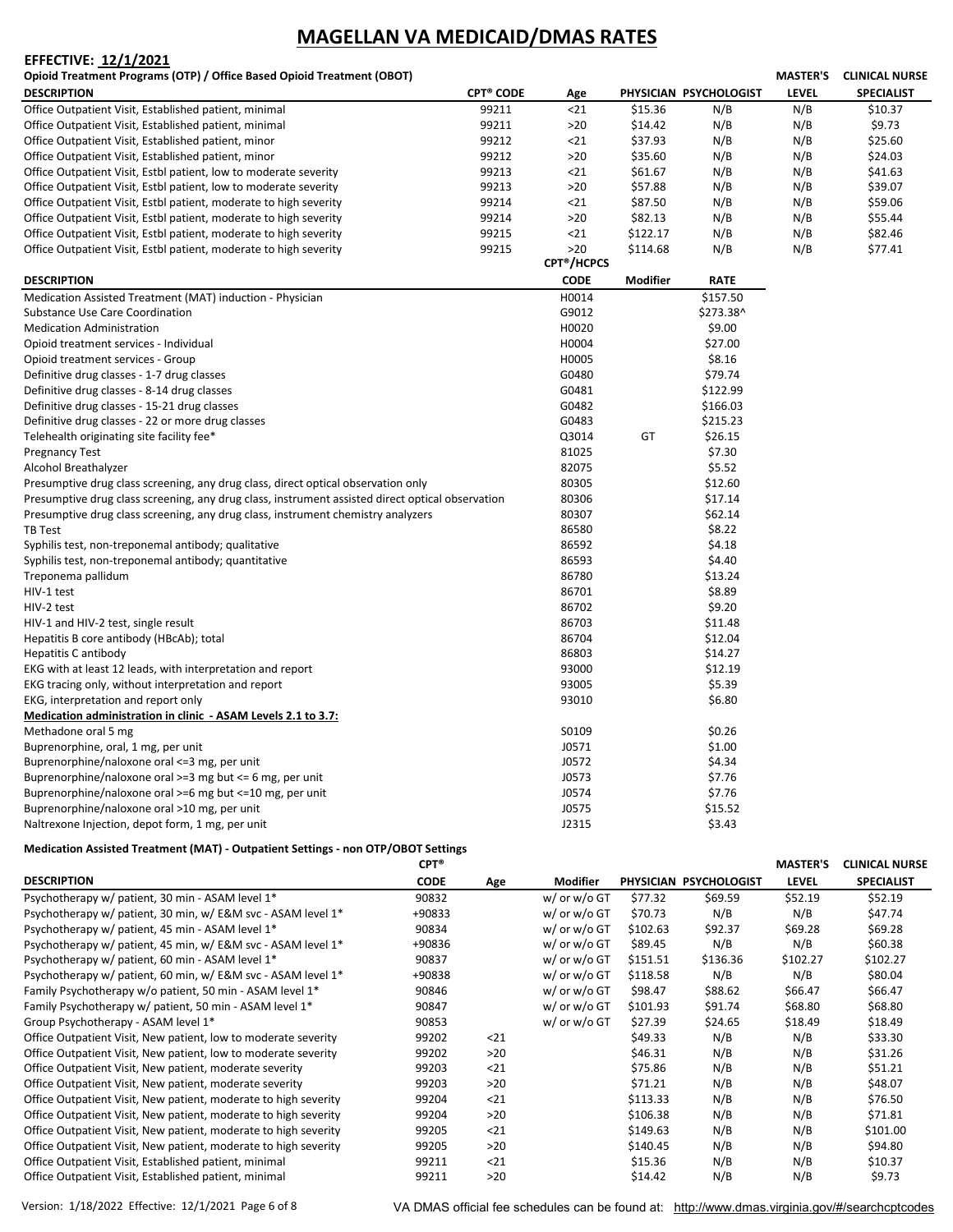#### **EFFECTIVE: 12/1/2021**

**Medication Assisted Treatment (MAT) ‐ Outpatient Settings ‐ non OTP/OBOT Settings (continued)**

|                                                                   | $CPT^*$     |       |                              |          |                        | <b>MASTER'S</b> | <b>CLINICAL NURSE</b> |
|-------------------------------------------------------------------|-------------|-------|------------------------------|----------|------------------------|-----------------|-----------------------|
| <b>DESCRIPTION</b>                                                | <b>CODE</b> | Age   | <b>Modifier</b>              |          | PHYSICIAN PSYCHOLOGIST | LEVEL           | <b>SPECIALIST</b>     |
| Office Outpatient Visit, Established patient, minor               | 99212       | 21    |                              | \$37.93  | N/B                    | N/B             | \$25.60               |
| Office Outpatient Visit, Established patient, minor               | 99212       | $>20$ |                              | \$35.60  | N/B                    | N/B             | \$24.03               |
| Office Outpatient Visit, Estbl patient, low to moderate severity  | 99213       | $21$  |                              | \$61.67  | N/B                    | N/B             | \$41.63               |
| Office Outpatient Visit, Estbl patient, low to moderate severity  | 99213       | $>20$ |                              | \$57.88  | N/B                    | N/B             | \$39.07               |
| Office Outpatient Visit, Estbl patient, moderate to high severity | 99214       | 21    |                              | \$87.50  | N/B                    | N/B             | \$59.06               |
| Office Outpatient Visit, Estbl patient, moderate to high severity | 99214       | $>20$ |                              | \$82.13  | N/B                    | N/B             | \$55.44               |
| Office Outpatient Visit, Estbl patient, moderate to high severity | 99215       | 21    |                              | \$122.17 | N/B                    | N/B             | \$82.46               |
| Office Outpatient Visit, Estbl patient, moderate to high severity | 99215       | $>20$ |                              | \$114.68 | N/B                    | N/B             | \$77.41               |
|                                                                   |             |       | <b>CPT<sup>®</sup>/HCPCS</b> |          |                        |                 |                       |

| <b>DESCRIPTION</b>                                                                               | <b>CODE</b> | <b>Modifier</b> | <b>RATE</b> |
|--------------------------------------------------------------------------------------------------|-------------|-----------------|-------------|
| Definitive drug classes - 1-7 drug classes                                                       | G0480       |                 | \$79.74     |
| Definitive drug classes - 8-14 drug classes                                                      | G0481       |                 | \$122.99    |
| Definitive drug classes - 15-21 drug classes                                                     | G0482       |                 | \$166.03    |
| Definitive drug classes - 22 or more drug classes                                                | G0483       |                 | \$215.23    |
| Telehealth originating site facility fee*                                                        | Q3014       | GT              | \$26.15     |
| <b>Pregnancy Test</b>                                                                            | 81025       |                 | \$7.30      |
| Alcohol Breathalyzer                                                                             | 82075       |                 | \$5.52      |
| Presumptive drug class screening, any drug class, direct optical observation only                | 80305       |                 | \$12.60     |
| Presumptive drug class screening, any drug class, instrument assisted direct optical observation | 80306       |                 | \$17.14     |
| Presumptive drug class screening, any drug class, instrument chemistry analyzers                 | 80307       |                 | \$62.14     |
| TB Test                                                                                          | 86580       |                 | \$8.22      |
| Syphilis test, non-treponemal antibody; qualitative                                              | 86592       |                 | \$4.18      |
| Syphilis test, non-treponemal antibody; quantitative                                             | 86593       |                 | \$4.40      |
| Treponema pallidum                                                                               | 86780       |                 | \$13.24     |
| HIV-1 test                                                                                       | 86701       |                 | \$8.89      |
| HIV-2 test                                                                                       | 86702       |                 | \$9.20      |
| HIV-1 and HIV-2 test, single result                                                              | 86703       |                 | \$11.48     |
| Hepatitis B core antibody (HBcAb); total                                                         | 86704       |                 | \$12.04     |
| Hepatitis C antibody                                                                             | 86803       |                 | \$14.27     |
| EKG with at least 12 leads, with interpretation and report                                       | 93000       |                 | \$12.19     |
| EKG tracing only, without interpretation and report                                              | 93005       |                 | \$5.39      |
| EKG, interpretation and report only                                                              | 93010       |                 | \$6.80      |

| <b>Residential and Inpatient Treatment</b>                                                                                                    |                       |                 |                             |
|-----------------------------------------------------------------------------------------------------------------------------------------------|-----------------------|-----------------|-----------------------------|
| <b>DESCRIPTION</b>                                                                                                                            | <b>HCPCS/Rev CODE</b> | <b>Modifier</b> | <b>RATE</b>                 |
| Clinically managed low intensity residential services - ASAM level 3.1                                                                        | H2034                 |                 | \$175.00                    |
| Clinically managed population-specific high intensity residential services - ASAM level                                                       | H0010 Rev 1002        | TG              | \$393.50 (max)              |
| 3.3                                                                                                                                           |                       |                 |                             |
| Clinically managed high-intensity residential services (Adult) - ASMA level 3.5                                                               | H0010 Rev 1002        | HB              | \$393.50 (max)              |
| Clinically managed medium-intensity residential services                                                                                      | H0010 Rev 1002        | HA              | \$393.50 (max)              |
| (Adolescent) - ASAM level 3.5<br>Medically monitored intensive inpatient services (Adult) - ASAM level 3.7                                    | H2036 Rev 1002        | HB              | Psychiatric per diem rate   |
| Psychiatric Units & Ereestanding Psychiatric Hospitals<br>Medically monitored intensive inpatient services (Adult) - ASAM level 3.7           | H2036 Rev 1002        | HB              | \$393.50 (max)              |
| <b>Residential Treatment Services</b><br>Medically monitored high intensity inpatient services (Adolescent) - ASAM level 3.7                  | H2036 Rev 1002        | HA              | Psychiatric per diem rate   |
| Psychiatric Units & Freestanding Psychiatric Hospitals<br>Medically monitored high intensity inpatient services (Adolescent) - ASAM level 3.7 | H2036 Rev 1002        | HA              | \$393.50 (max)              |
| <b>Residential Treatment Services</b><br>Medically managed intensive inpatient services - ASAM level 4.0                                      | H0011 Rev 1002        |                 | Psychiatric per diem or DRG |

| <b>Outpatient Treatment</b>                                              | $CPT^*$     |       |              |          |                        | <b>MASTER'S</b> | <b>CLINICAL NURSE</b> |
|--------------------------------------------------------------------------|-------------|-------|--------------|----------|------------------------|-----------------|-----------------------|
| <b>DESCRIPTION</b>                                                       | <b>CODE</b> | Age   | Modifier     |          | PHYSICIAN PSYCHOLOGIST | <b>LEVEL</b>    | <b>SPECIALIST</b>     |
| Psychiatric Diagnostic Evaluation - no medical svcs - ASAM level 1*      | 90791       |       | w/ or w/o GT | \$179.60 | \$161.64               | \$121.23        | \$121.23              |
| Psychotherapy w/ patient, 30 min - ASAM level 1*                         | 90832       |       | w/ or w/o GT | \$77.32  | \$69.59                | \$52.19         | \$52.19               |
| Psychotherapy w/ patient, 45 min - ASAM level 1*                         | 90834       |       | w/ or w/o GT | \$102.63 | \$92.37                | \$69.28         | \$69.28               |
| Psychotherapy w/ patient, 60 min - ASAM level 1*                         | 90837       |       | w/ or w/o GT | \$151.51 | \$136.36               | \$102.27        | \$102.27              |
| Psychiatric Diagnostic Evaluation - w/ medical svcs - ASAM level 1*      | 90792       |       | w/ or w/o GT | \$200.40 | N/B                    | N/B             | \$135.27              |
| Psychotherapy w/ patient, 30 min, w/ E&M svc - ASAM level 1*             | +90833      |       | w/ or w/o GT | \$70.73  | N/B                    | N/B             | \$47.74               |
| Psychotherapy w/ patient, 45 min, w/ E&M svc - ASAM level 1 <sup>*</sup> | +90836      |       | w/ or w/o GT | \$89.45  | N/B                    | N/B             | \$60.38               |
| Psychotherapy w/ patient, 60 min, w/ E&M svc - ASAM level 1*             | +90838      |       | w/ or w/o GT | \$118.58 | N/B                    | N/B             | \$80.04               |
| Family Psychotherapy w/o patient, 50 min - ASAM level 1 <sup>*</sup>     | 90846       |       | w/ or w/o GT | \$98.47  | \$88.62                | \$66.47         | \$66.47               |
| Family Psychotherapy w/ patient, 50 min - ASAM level 1 <sup>*</sup>      | 90847       |       | w/ or w/o GT | \$101.93 | \$91.74                | \$68.80         | \$68.80               |
| Group Psychotherapy - ASAM level 1*                                      | 90853       |       | w/ or w/o GT | \$27.39  | \$24.65                | \$18.49         | \$18.49               |
| Interactive Complexity Add-on - ASAM level 1*                            | +90785      |       | w/ or w/o GT | \$14.91  | \$13.42                | \$10.06         | \$10.06               |
| Alcohol/SA structured screening and brief intervention 15-30 min - ASAM  | 99408       | 21    |              | \$36.06  | \$32.45                | \$24.34         | \$24.34               |
| Alcohol/SA structured screening and brief intervention 15-30 min - ASAM  | 99408       | $>20$ |              | \$36.06  | \$32.45                | \$24.34         | \$24.34               |
| Alcohol/SA structured screening and brief intervention > 30 min - ASAM   | 99409       | $21$  |              | \$69.34  | \$62.41                | \$46.80         | \$46.80               |
| Alcohol/SA structured screening and brief intervention > 30 min - ASAM   | 99409       | $>20$ |              | \$69.34  | \$62.41                | \$46.80         | \$46.80               |